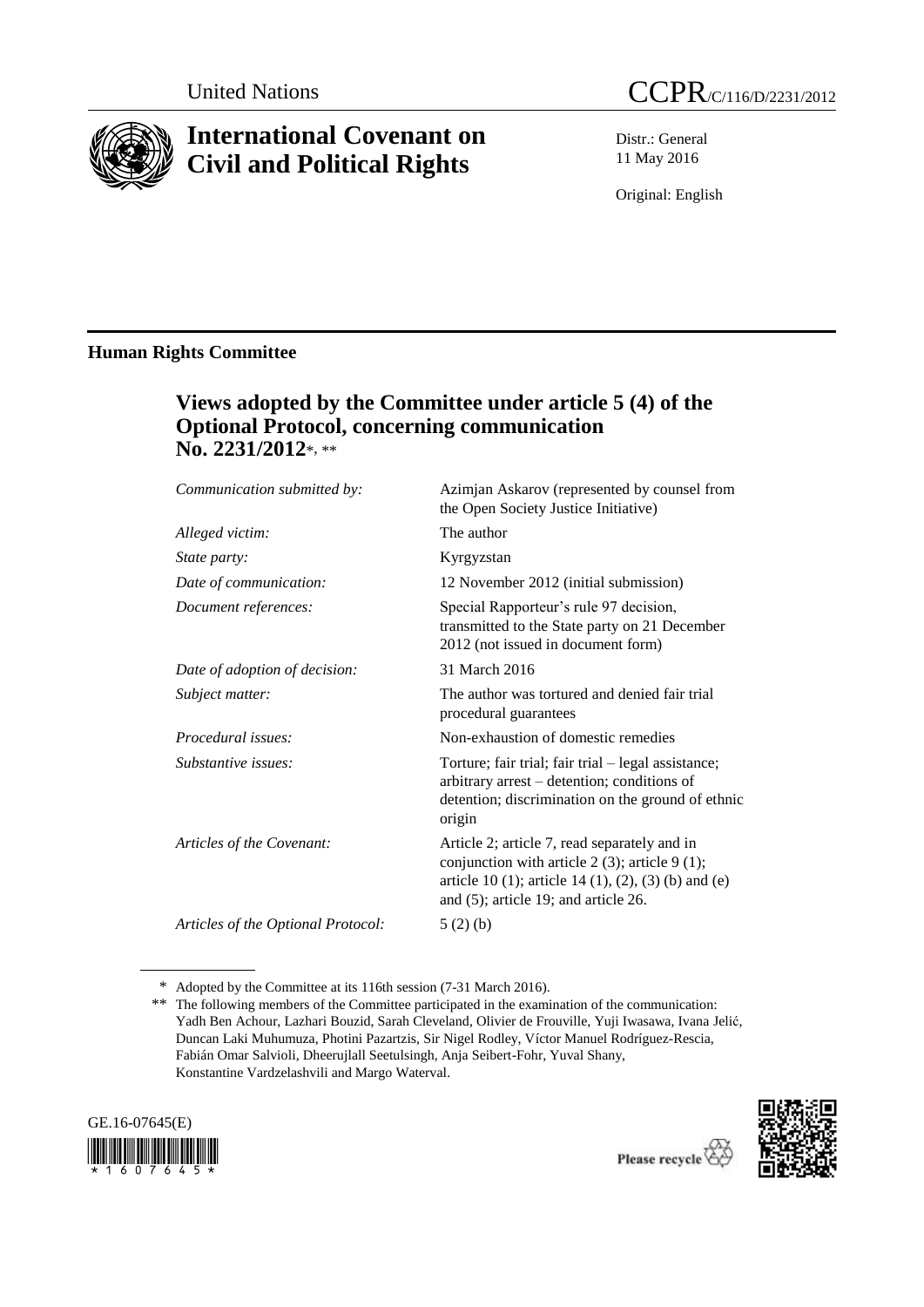1. The author of the communication is Azimjan Askarov, a national of Kyrgyzstan born in 1951. He claims that the State party has violated his rights under article 2; article 7, read separately and in conjunction with article 2 (3); article 9 (1); article 10(1); article 14  $(1)$ ,  $(2)$ ,  $(3)$   $(b)$  and  $(e)$  and  $(5)$ ; article 19; and article 26 of the Covenant. The Optional Protocol entered into force for the State party on 7 January 1995. The author is represented by counsel.

## **The facts as submitted by the author**

2.1 The author, an ethnic Uzbek, is a human rights defender in Kyrgyzstan. For more than 10 years he has documented human rights violations by the police and prison authorities in his home town, Bazar-Korgon, and other parts of the Zhalal-Abad region. On 15 June 2010, he was detained in the aftermath of ethnic violence in southern Kyrgyzstan. He was accused of numerous crimes, including complicity in the murder of a police officer on the morning of 13 June 2010, and was detained at the same police station where the police officer in question had worked.

2.2 The author claims that during his first four days of detention at the police station following his apprehension on 15 June 2010 he was repeatedly beaten; the police humiliated him and, referring to his human rights work, made such statements as "because of the articles criticizing us, we will get even with you", "we will make you die slowly", "now we have the opportunity and the time to punish you" and "now it is your turn to serve us". He was denied access to a lawyer and was interrogated at least 11 times as the police attempted to coerce him into testifying against leaders of the Uzbek community in Kyrgyzstan.

2.3 The author submits that at one point, he was repeatedly hit on the head with a pistol and forced to clean up his own blood. The police also threatened to have his wife and daughter raped in front of him. His detention was not registered for nearly 24 hours, even though article 95 of the Criminal Procedure Code of Kyrgyzstan requires registration within three hours of detention. On the third day of interrogation, the local prosecutor in charge of the investigation, Ms. Turazhanova, criticized the police for the fact that they still had not obtained the information that she said she needed.

2.4 The author submits that on 17 June 2010, the prosecutor filed criminal charges against him, alleging that he had instigated ethnic hatred, incited disorder and incited the crowd to attack the police officer who died as a result of the attack. The court ordered the author's pretrial detention at a hearing at which both the judge and prosecutor declared that his guilt was already proven. The author was provided a State-appointed lawyer, Mr. Myrzakulov, but the lawyer did not defend the author's interests; to the contrary, he accused the author of having been disrespectful to the police and the prosecutor in the past by writing articles criticizing their work. Ultimately, seven other co-defendants from Bazar-Korgon were also detained and charged with participating in the disorder, the death of the police officer, or both.

2.5 The author was detained by the police in the deceased officer's police station in Bazar-Korgon for two months. He had no access to a lawyer until a colleague visited him a week after his detention and discovered that he was being tortured. Even when a prominent human rights lawyer from Bishkek, N. Toktakunov, joined the defence team, the police and the prosecutor refused to allow him to meet the author in private and withheld information necessary to prepare for his defence. On several occasions,<sup>1</sup> relatives of the dead police

<sup>&</sup>lt;sup>1</sup> The author submits that his lawyer was first attacked on 23 June 2010, when the relatives of the deceased police officer threatened him with violence if he continued to defend Mr. Askarov.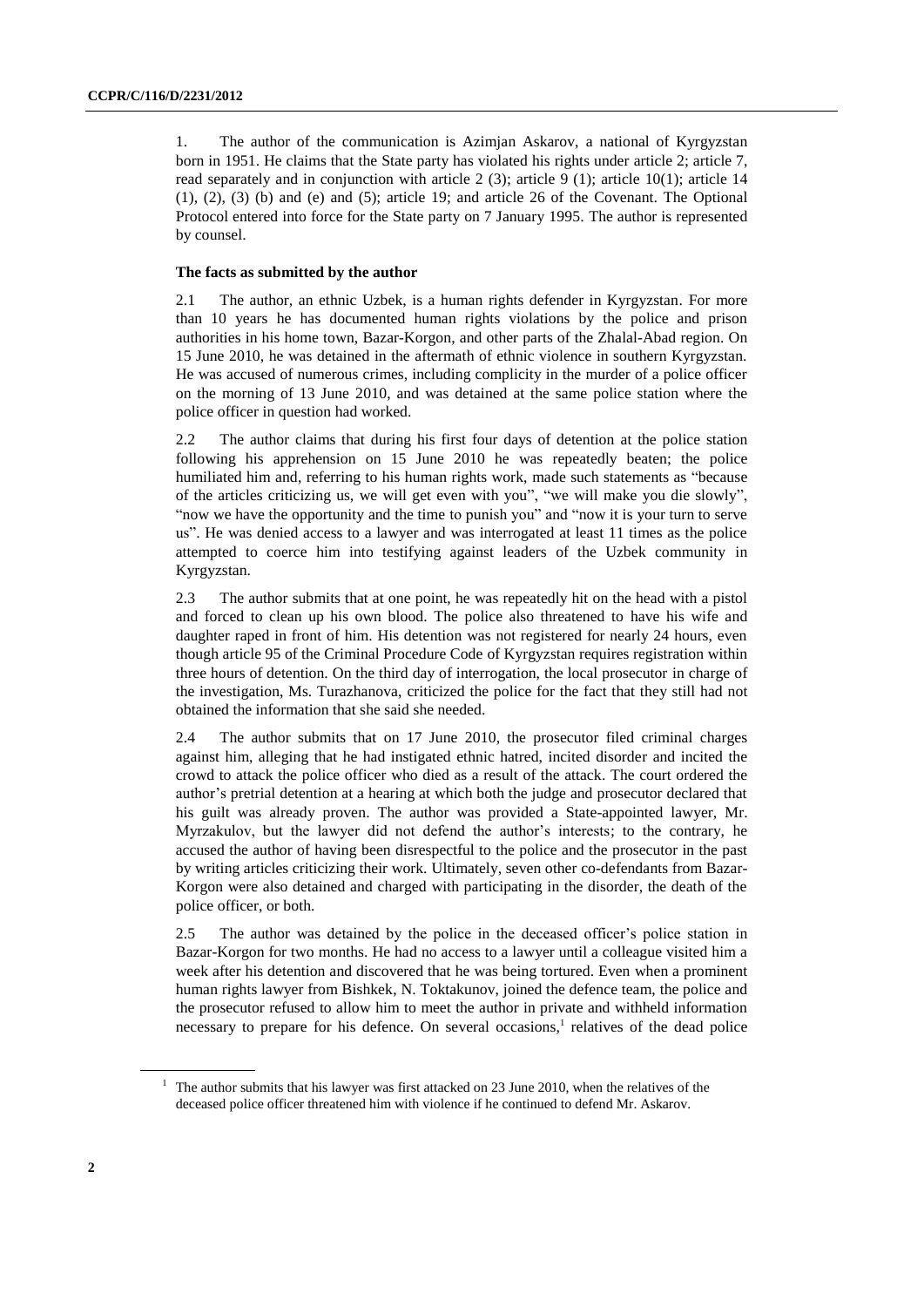officer physically attacked the author's lawyer on the premises of the police station and at the prosecutor's office while the police and local prosecutors refused to intervene. The police terminated one of the lawyer's only private meetings with the author after 10 minutes; throughout the entirety of the two-month-long investigation, they had less than two hours together to discuss the case.

2.6 The author claims that he was tried along with seven co-defendants in the district court, beginning on 2 September 2010. The trial was flagrantly unfair and amounted to a denial of justice. The author's lawyer was not able to participate in the first day of the trial because he had been notified of the hearing only the night before and he lived in Bishkek, a 10-hour drive away. The author pleaded not guilty to all charges, as he had been at home when the policeman was killed, but the court did not permit his lawyers to present evidence in his favour. In the absence of the author's lawyer on the first day of the trial, the court heard 16 prosecution witnesses, including 14 police officers from the Bazar-Korgon police station.

2.7 The author submits that relatives of the deceased police officer constantly threatened and intimidated the author's defence team, his seven co-defendants and potential witnesses inside and outside the courtroom. The relatives stated, for example, that they had "hired killers for every defence lawyer" participating in the hearings. The presiding judge made no effort to protect defence counsel or maintain order in the courtroom. The atmosphere of intimidation in the courtroom prevented defence counsel from making legal applications, calling witnesses for the defence or cross-examining prosecution witnesses.

2.8 The author and his co-defendants were also beaten during the trial. After the first hearing, police opened the cage in which they were held and beat them right in the courtroom. Later that evening, 20 police officers beat the author and the other defendants, who were handcuffed and unable to protect themselves, for several hours in the backyard of the police station where they were held during the trial. While beating them, the officers told them they must remain quiet and give only "yes" or "no" answers in the courtroom.

2.9 Without considering any evidence presented by the defence, the district court held the last hearing on 8 September 2010. During the hearing, the lawyer, Mr. Toktakunov, reiterated that the author had been tortured. He also complained about the lack of adequate access to his client and to the criminal case file. On 15 September, the district court found the author guilty of instigating ethnic hatred, inciting disorder and complicity in the murder of the police officer as well as attempted murder of other officers, calling for the mayor to be taken hostage and possession of 10 rounds of ammunition. The court sentenced him to life imprisonment. It also convicted all seven of his co-defendants, sentencing four to life imprisonment and the other three to prison terms of between 9 and 20 years.

2.10 Lawyers for the author and his co-defendants appealed the convictions to the Zhalal-Abad Regional Court and on 9 October 2010, the author and his co-defendants were transferred to Suzak police station in preparation for the appeal hearings. On arrival at the station, they were taken to the backyard, forced to remove their clothing and beaten by police officers wearing black masks who told the author: "If you had not written against the police … we would not be beating you."

2.11 On 23 October 2010, the hearing was transferred to the courthouse in Tash-Kumyr village. Upon arrival at the police station there, the author's medication was confiscated and his co-defendants were again stripped and beaten by masked police officers. After one day of hearings in Tash-Kumyr, the venue was again changed, to the courthouse in Nooken village. The appeal hearings before the Zhalal-Abad Regional Court in both Tash-Kumyr and Nooken were characterized by violations similar to those that had occurred at the trial. In addition, relatives of the deceased officer shouted at and threatened the defence lawyers during the hearings.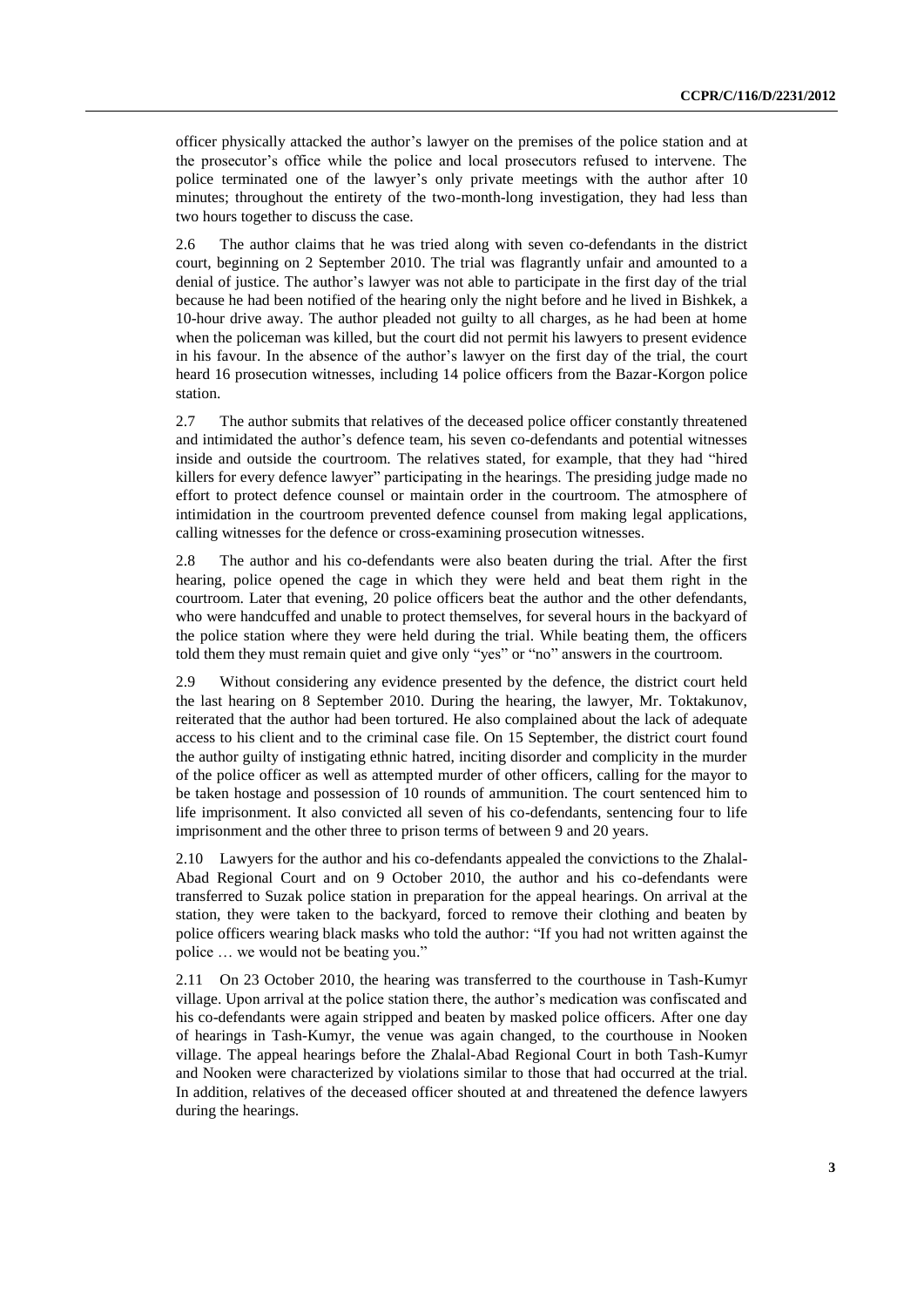2.12 The author submits that the relatives also threatened potential defence witnesses, and even the police advised potential witnesses not to attend the hearing. As a result, the defence lawyers were again unable to call and examine witnesses. On 10 November 2010, the appeal court rejected the appeals and upheld the sentences of the trial court. The author was moved on 11 November to Zhalal-Abad police detention centre where he was kicked in the chest and further humiliated by being stripped and called derogatory names. By the time he was finally transferred out of police custody to a prison in Bishkek on 12 November, his health had severely deteriorated.

2.13 Lawyers for the author and his co-defendants appealed to the Supreme Court and for the first time were able to file the witness statements that substantiated the author's version of events and could establish his innocence. They included 14 witness statements to the effect that the author was at home on the morning the policeman was killed. Although the hearing of the case at the Supreme Court was relatively safe, that is, not dominated by relatives and supporters of the deceased police officer, the author was not allowed to attend. Despite having accepted the applications of the defence and the witness statements, the Supreme Court apparently did not take this evidence into account.

2.14 In its written decision of 20 December 2011, the Supreme Court did not refer to the new witness statements, summarily dismissed other defence arguments as not corresponding to the content of the case file and declined to order an investigation into the torture allegations. It upheld the verdict and sentence against the author and six of his codefendants (the Court overturned the conviction on one charge against the seventh codefendant and reduced her sentence from 20 years' imprisonment to 11 years).

2.15 In December 2011 and February 2012, a renowned medical specialist based in the United States of America, Dr. Sondra Crosby, examined the author in the prison in Bishkek at the request of the Open Society Justice Initiative and Physicians for Human Rights. In her report, the expert confirmed that the author appeared to have suffered severe and lasting physical injuries as a result of his arrest and incarceration, and that his injuries supported his account of torture while in police custody. At the time of Dr. Crosby's examination, the author needed immediate medical assistance for persistent visual loss, traumatic brain injury and spinal injury. In addition, he required immediate evaluation for his chest pain and shortness of breath, symptoms strongly suggestive of coronary artery disease, which could be life- threatening if not treated immediately. None of the tests or treatment has been provided to date.

2.16 The author has exhausted all available domestic remedies. During his trial and after his conviction, his lawyer repeatedly complained of torture before the Bazar-Korgon District Court, the appeal court and the Supreme Court. He also filed several requests with the prosecutor's office to investigate his allegations of torture; the author furthermore complained of torture to the Office of the Ombudsman of the Kyrgyz Republic.

2.17 Despite these requests, no criminal investigation took place. In denying the requests to investigate, the authorities repeatedly referred to two statements made by the author while in police custody that he had no complaints — statements made as a result of threats of further torture. The prosecutors have continued to ignore all the evidence provided by the author and his lawyer about the torture that the author endured, including multiple detailed and consistent accounts of his mistreatment set out in legal documents, statements, details provided to the Ombudsman, interviews with media and non-governmental organizations and medical records, including the two evaluations by the foreign medical specialist.

#### **The complaint**

3.1 The author claims that the treatment inflicted upon him by police officers in detention, motivated by the desire to obtain a false confession, to discriminate against him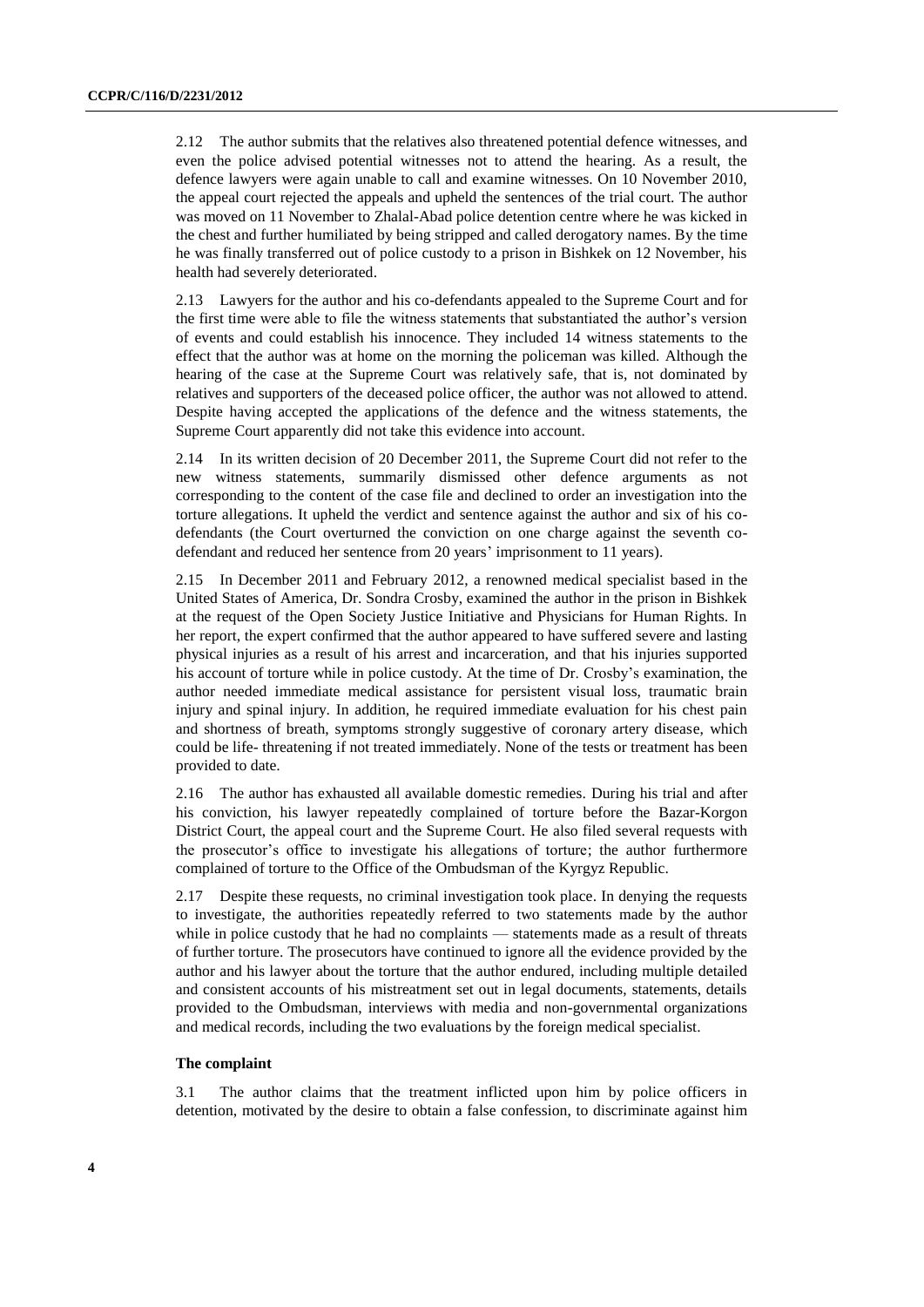on the grounds of his ethnic origin and to punish him for reporting police abuse, amounts to torture in violation of article 7 of the Covenant. The torture was exacerbated by the conditions in which the author was detained and the failure to provide him with medical treatment, in further violation of article 7.

3.2 The State party's failure to take measures to protect the author from torture and its failure to conduct an impartial, effective and thorough investigation into the repeated torture of the author and to provide access to effective remedies, including compensation and rehabilitation, amount to a violation of article 7, read separately and in conjunction with article 2 (3) of the Covenant.

3.3 The author's detention was not in accordance with domestic law, had no legitimate purpose, and was motivated by his role as a human rights defender and by his ethnicity. It was therefore unlawful and arbitrary, in violation of article 9 and prohibited under articles 2 and 26 of the Covenant.

3.4 The conditions in which the author was detained, in particular at the Bazar-Korgon police station, were inhuman, in violation of article 10 of the Covenant.

3.5 Furthermore, the author was denied adequate time and facilities to prepare for his defence, in particular the possibility of communicating with his counsel, and public officials violated the presumption of innocence by openly calling him guilty. The lack of independence and impartiality in the author's trial and subsequent appeal process and the atmosphere of intimidation both at trial and on appeal violated his right to a fair hearing. He was unable to effectively call or cross-examine witnesses and was not present at the first potentially meaningful review of his conviction by the Supreme Court, all in violation of article 14 of the Covenant.

3.6 Finally, the author considers that the authorities detained and tortured him and denied him a fair trial in large part because of his work as a human rights defender in Kyrgyzstan, in violation of articles 9 and 19 of the Covenant.

#### **State party's observations on admissibility and the merits**

4.1 In a note verbale dated 28 June 2013, the State party submits that on the basis of the complaint submitted to the Committee, it had created a special investigative group consisting of five prosecutors, which was tasked with investigating the author's claims.

4.2 The State party explains that on 12 June 2010, at around 4 p.m., a large group of ethnic Uzbeks gathered at the border between Kyrgyzstan and Uzbekistan. The *akim* (mayor) of the Bazar-Korgon district arrived, tried to calm the situation and asked the people to return to their homes. Several people, including the author, urged the group to take the *akim* hostage and cross into Uzbekistan. Later that day, the same people hurled insults at ethnic Kyrgyz people and called for active disobedience and armed resistance.

4.3 On 13 June 2010, a group of 400-500 persons of Uzbek ethnicity blocked the Bishkek-Osh highway. The group was armed with guns, knives, metal rods and wooden sticks. A group of police officers from the Bazar-Korgon police district was sent to talk to the crowd. The officers were not armed, having left their pistols at the police station.

4.4 The author and others incited the angry mob to attack the police officers. As a result, 13 police officers<sup>2</sup> were injured and one officer, M. Suleimanov, was killed and his body burned. On the basis of these facts, the prosecutor of the Bazar-Korgon district initiated a criminal investigation. As several witnesses named the author as a perpetrator of the crime,

 $2\degree$  The State party provides the names of all the injured police officers.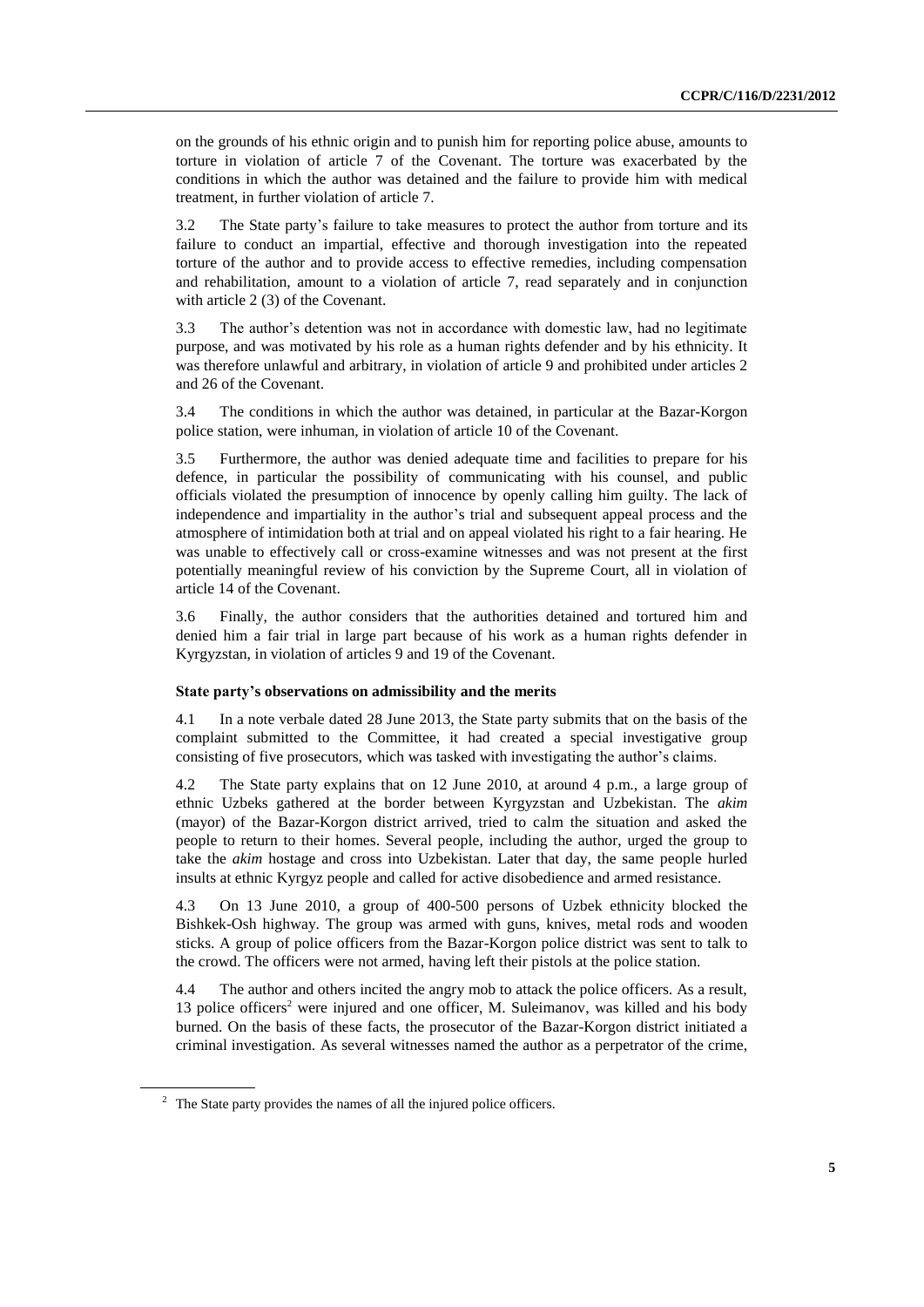on 15 June 2010 he was brought to the prosecutor for questioning as a witness. His house was searched, and the police officers found 10 ammunition cartridges for a pistol and other items.

4.5 On 16 June 2010, the author was detained as a suspect, in the presence of a lawyer, Mr. Myrzakulov. On 17 June, the author was charged with committing several crimes, specifically under article 233, paragraphs 2 and 3, and article 299, paragraph 2, subparagraphs 1 and 3, of the Criminal Code of Kyrgyzstan. <sup>3</sup> The same day, the Bazar-Korgon District Court ordered the author's detention.<sup>4,5</sup>

4.6 The State party submits that the Bazar-Korgon District Court found the author guilty and sentenced him to life imprisonment. <sup>6</sup> Seven other co-defendants were sentenced to various terms of imprisonment. The author appealed the decision, which was upheld first by the Zhalal-Abad Regional Court on 10 November 2010.

4.7 On 23 November 2010, the author appealed the decision to the Supreme Court. Except for minor changes that concerned the author's co-defendants, the decision of the lower court was upheld.

4.8 As is evident from the court verdict, the author is charged with complicity to kill a law enforcement officer. He did not kill the officer himself, but he directed others to do so. This evidence was revealed in the court testimonies of nine police officers.<sup>7</sup> Numerous other law enforcement officers testified that the author was present at the same time and location as the angry mob when the police officer was killed.<sup>8</sup>

4.9 The State party further submits that the author's claims regarding torture and illtreatment are not supported by evidence. The police investigator, B. Karimov, in his testimony on 14 May 2013, reported that he was able to locate the author on 15 or 16 June 2010 and asked him to proceed to the police station. After the author was brought to the police station, the investigator did not participate in the questioning, but reported that no physical violence was used.

4.10 Another police officer, A. Oskonbaev, also participated in bringing the author to the police station. He then questioned the author for about 10 minutes, and did not witness any violence. Afterwards, the author was questioned as a witness by the deputy prosecutor, Z.

<sup>3</sup> Article 233 - Organization of mass riots attended by violence, pogroms, arson, the destruction of property, the use of firearms, explosives, or explosive devices, and also armed resistance to government representatives. Article 299 - Actions aimed at the incitement of national, racial, or religious enmity, abasement of human dignity, and propaganda for the exceptionality, superiority, or inferiority of individuals by virtue of their belonging to a religious, national, or racial group,

<sup>4</sup> From 16 June to 27 July 2010, the authorities also detained and charged several other defendants. Several other suspects were able to avoid arrest and were charged in absentia.

<sup>5</sup> This decision was appealed, but the Zhalal-Abad Regional Court and the Supreme Court upheld the decision.

<sup>6</sup> The author was found guilty of committing several crimes under the Criminal Code of Kyrgyzstan. His final sentence was calculated by combining several sentences. The most serious charge, punishable by life imprisonment, was under articles 30 and 340 of the Criminal Code: complicity to kill a law enforcement officer.

<sup>7</sup> Several of the police officers testified that they heard the author hurling insults at ethnic Kyrgyz people.

The State party submitted extensive reports regarding testimonies by various law enforcement officers and other witnesses. All the reports support the author's conviction. The reports further attempt to show that the investigation into the circumstances of the events was conducted without bias against the author based on his activity as a human rights defender or his Uzbek ethnicity.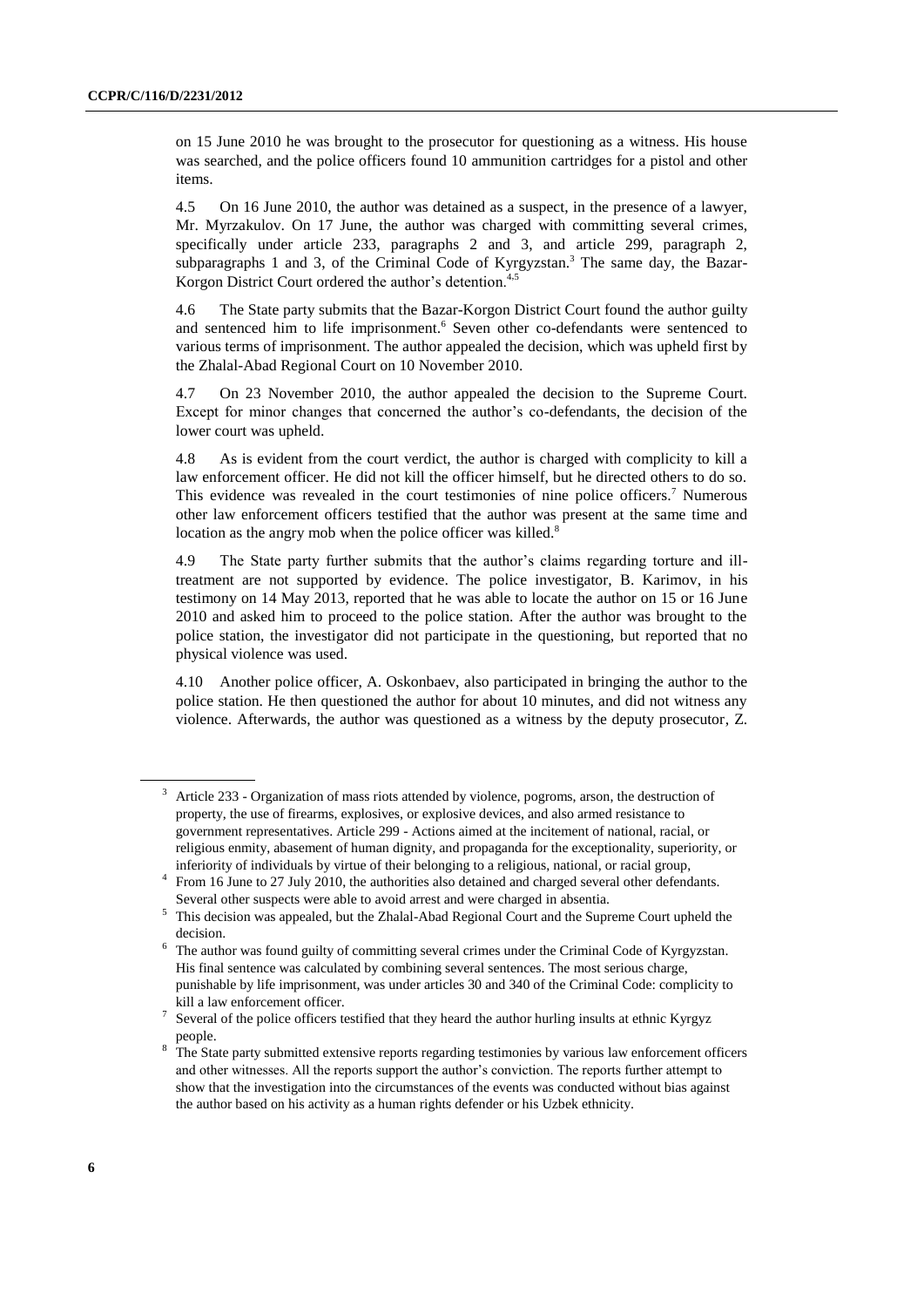Turazhanova. <sup>9</sup> On 16 June 2010, the author was detained in the presence of a lawyer, P. Myrzakulov.

4.11 On 17 June 2010, in accordance with the decision of Ms. Turazhanova, who was the head of the investigation team at the time, the author underwent a medical examination. The results of the examination were issued on 24 June. It revealed bruises to the author's right cheekbone, both right and left shoulder and on the back. No other injuries were detected. During the examination, the author said that he had been hit by someone in his cell, not by police officers. On 17 June, during an interrogation, the author stated that he had not been mistreated by police officers; that statement was officially recorded in the minutes of the interrogation.

4.12 On 22 June 2010, the author's lawyer, N. Toktakunov, filed a complaint with the district prosecutor, whom he asked to investigate the bruises on the author's body and the denial of a confidential meeting with his client. On 23 June, Ms. Turazhanova questioned the author again regarding his bruises. He again stated that he had been attacked by an unknown person in his detention cell.

4.13 It was also ascertained that at the time of his initial detention, two other persons were also present in his cell: M.M. and S. M. The former attacked the author, blaming him for the burning of his house. The author refused to pursue charges against M.M. Moreover, it was impossible to transfer the author to another detention facility in the city of Osh, as Osh is 140 km away from Bazar-Korgon.

4.14 The State party adds that the author further complained to the Prosecutor General of the Kyrgyz Republic regarding torture and ill-treatment.<sup>10</sup> After considering the complaint, the prosecutor responded by saying that the request had already been rejected twice. This decision was appealed to the Pervomaisk District Court in Bishkek. The court found that the prosecutor's decision was not in line with the requirements of law.

4.15 The complaint was sent to the Zhalal-Abad Regional Prosecutor's Office, where a prosecutor, Mr. Toitonov, again rejected the author's complaint. He found that the author had been attacked by M.M. and not by law enforcement officers.

4.16 Furthermore, on 26 October 2010, the author was examined by a doctor of the Centre for Family Care of the Bazar-Korgon district. She later testified that the author had complained about a cough and stomach pain. She did not witness any bodily injuries.

4.17 On 26 June 2010, the author was also examined by Dr. Dzholdoshev, who detected bruises on the author's back. The bruises had already been examined, and the prosecutor did not initiate a criminal investigation.

4.18 Counsel for the author, Mr. Toktakunov, claims that on 23 June 2010, he was given only three or five minutes to meet with his client. This is erroneous, as the lawyer was not limited in his ability to speak with the author. On the day in question, the lawyer met with his clients for about 20 minutes in a separate room, and afterwards declared that the meeting was over.

4.19 Mr. Torogulov, who was the head of the Bazar-Korgon detention centre, also testified that counsel had had unlimited time with his client and that the author had not been subjected to any torture or mistreatment.<sup>11</sup>

 $9$  This relates to the author's first interrogation as a witness on 15 June 2010.

<sup>&</sup>lt;sup>10</sup> The date of this complaint is not provided.

<sup>&</sup>lt;sup>11</sup> All of these testimonies were given in response to questioning by the special investigative group of five prosecutors that the State party mentions in paragraph 4.1.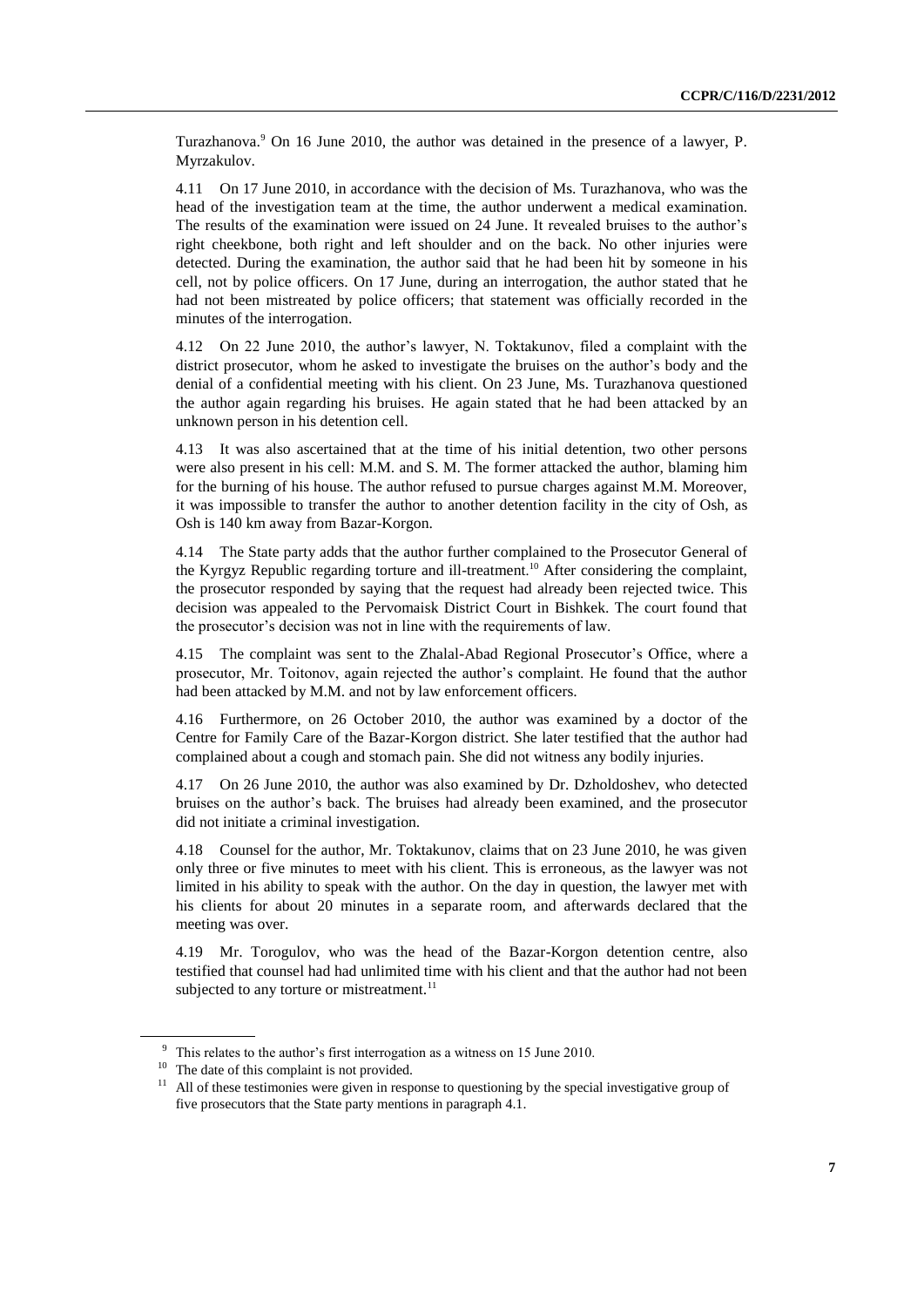4.20 The State party refers to Mr. Toktakunov's complaint that on an unspecified date, when he planned to visit the author in the detention centre, he was surrounded by several angry relatives of the deceased police officer, who insulted him, called him a traitor and threatened to kill him. The State party submits that at the time, Mr. Toktakunov did not register any complaints regarding the alleged attacks with the Bazar-Korgon district police.

4.21 Regarding the first lawyer who was present at the author's detention, the State party submits that Mr. Myrzakulov defended his client to the best of his abilities. The author's claim that he was acting in the interests of the authorities were not confirmed. At some point, Mr. Myrzakulov was visited by several human rights defenders and lawyers, who took his case file for the author, after which Mr. Myrzakulov stopped representing the author.

4.22 The State party was also able to question several people who were also detained at the time of the author's detention in Bazar-Korgon. None of them witnessed any torture or beatings, as the author alleges.

4.23 The State party further denies that the author did not receive proper medical care while he was in the detention centre. At least two doctors testified that while the author complained about stomach pains and some bruises, there was no proof that he had been tortured. On 28 June 2010, the prosecutor, Mr. Berdibaev, decided not to initiate a criminal case on the basis of author's complaints.

4.24 The State party further denies that the author's cell was overcrowded. The author claims that his cell measured 2 metres by 3.5 metres and held, at various times, between 7 and 12 other detainees. The records of the detention centre show that, at most, there were 9 detainees in the cell between 28 and 31 July, on 31 August and on 1 and 2 September 2010.<sup>12</sup> The author's complaints about the cell's temperature and water and food supply have not been confirmed; all the detainees received hot meals and hot tea.

4.25 On 24 June 2010, the author was transferred to the Zhalal-Abad Regional Court for consideration of his complaint regarding the conditions of his detention and his request to be released pending trial. While the author complains that at the regional court he was again insulted and threatened by relatives of the deceased police officer, the incident could not be confirmed. The author claims that at the Zhalal-Abad detention centre 16 persons were held in a cell intended for 8. The records of the detention centre, however, show that only 9 people were detained at that time.

4.26 On 2 September 2010, the author was transferred to the Nooken District Court. This was done to ensure the security of defendants and other participants in the hearing. Because of the security concerns, the author and his co-defendants were provided additional police officers for protection during their transportation. Only later was it revealed that some of the police officers in the convoy were also victims of the events related to the author's charges. This was explained by a lack of sufficient numbers of police officers in the Nooken district police.

4.27 The State party further contends that the author's claims that he was attacked and insulted in the Nooken District Court were not confirmed. Heightened security measures were employed during the hearings. If some participants shouted during the court hearings, they were immediately stopped by the presiding judge.

4.28 Regarding the author's request for additional witnesses, the records of the hearings do not show that the defendant or his lawyers made any motions to call additional witnesses. On 7 September 2010, the lawyer, Mr. Toktakunov, requested the court to

 $12$  The State party submits that at other times, the number of detainees was lower.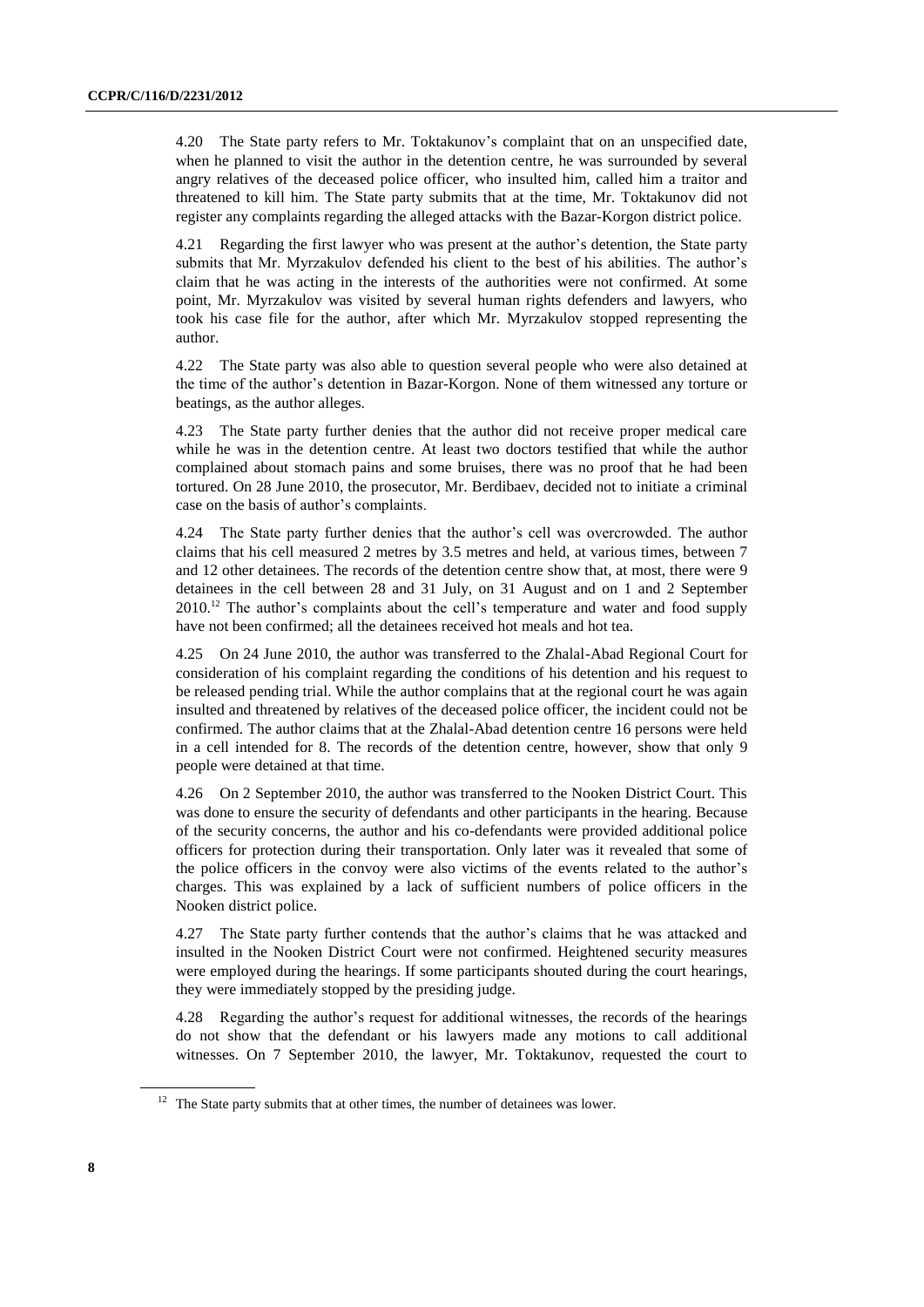question two witnesses, A.A. and I.I. The court denied the request, stating that the witnesses had no connection to the events in question.

4.29 Regarding torture and mistreatment of the author while he was in detention in Nooken, the State party notes that the allegations were not confirmed during the subsequent investigation in 2013. Several police officers who were present at the relevant time in the detention facility were questioned; they stated that they had not witnessed any torture or mistreatment.

4.30 The State party also contends that while Mr. Toktakunov had filed a complaint on 6 September 2010 regarding the bruise under the author's left eye, the author himself wrote a letter to the authorities claiming that he accidentally bumped into the head of a cellmate who was handcuffed, which allegedly caused the bruise. The author refused a medical examination.

4.31 On 14 October 2010, the author was transferred to the Suzak district detention centre. His claim that he was beaten in the backyard of the detention centre was not confirmed by the testimonies of police officers who were present at the time in question. Regarding the overcrowding of the cell (six beds for 12 detainees), the State party submits that that was a result of the "June events", and that the author always had a separate bed. The death threats made by the mother of the deceased police officer could not be verified, as she had died in 2013.

4.32 From 23 October to 4 November 2010, the author was detained in the Tash-Kumyr city detention centre to enable him to participate in his appeal hearings. Several police officers were questioned in relation to the author's claims regarding torture, beatings, insults and other forms of mistreatment. All the police officers denied having witnessed any form of mistreatment or having participated in torturing the author. Furthermore, a medical examination conducted on 5 November did not reveal any injuries to the author.

4.33 On 10 November 2010, the author and his co-defendants were brought to the Zhalal-Abad city detention centre. The State party denies the claim that the chief of the detention centre, Y. Kerimkulov, ordered that the author be beaten.

4.34 On 12 November 2010, the author was taken from Tash-Kumyr detention facility to Bishkek. En route, he was detained in Toktogul settlement-colony No. 52. There, contrary to the author's allegations, he was provided with all the necessary items to spend the night, such as a mattress and a blanket.

4.35 Regarding the author's participation in the appeal hearings at the Supreme Court, the State party submits that on 26 January 2011, the author's counsel requested that the author himself be allowed to participate in the hearings. According to articles 374 and 378 of the Criminal Procedure Code of Kyrgyzstan, the participation of convicted persons in appeal hearings is at the discretion of the court.<sup>13</sup> In the present instance, the court decided to hear the author's case without the author being present.

4.36 The State party further submits that the author's claims regarding inadequate access to medical facilities were discredited by several doctors and other witnesses. On 13 November 2010, the author was admitted to the Central Hospital of the penitentiary system. The initial examination of the author showed that his condition was "relatively satisfactory". The author complained about his health and was treated and released on 25 November.

<sup>&</sup>lt;sup>13</sup> It is not clear whether the State party refers to the cassation appeal or to the supervisory proceedings.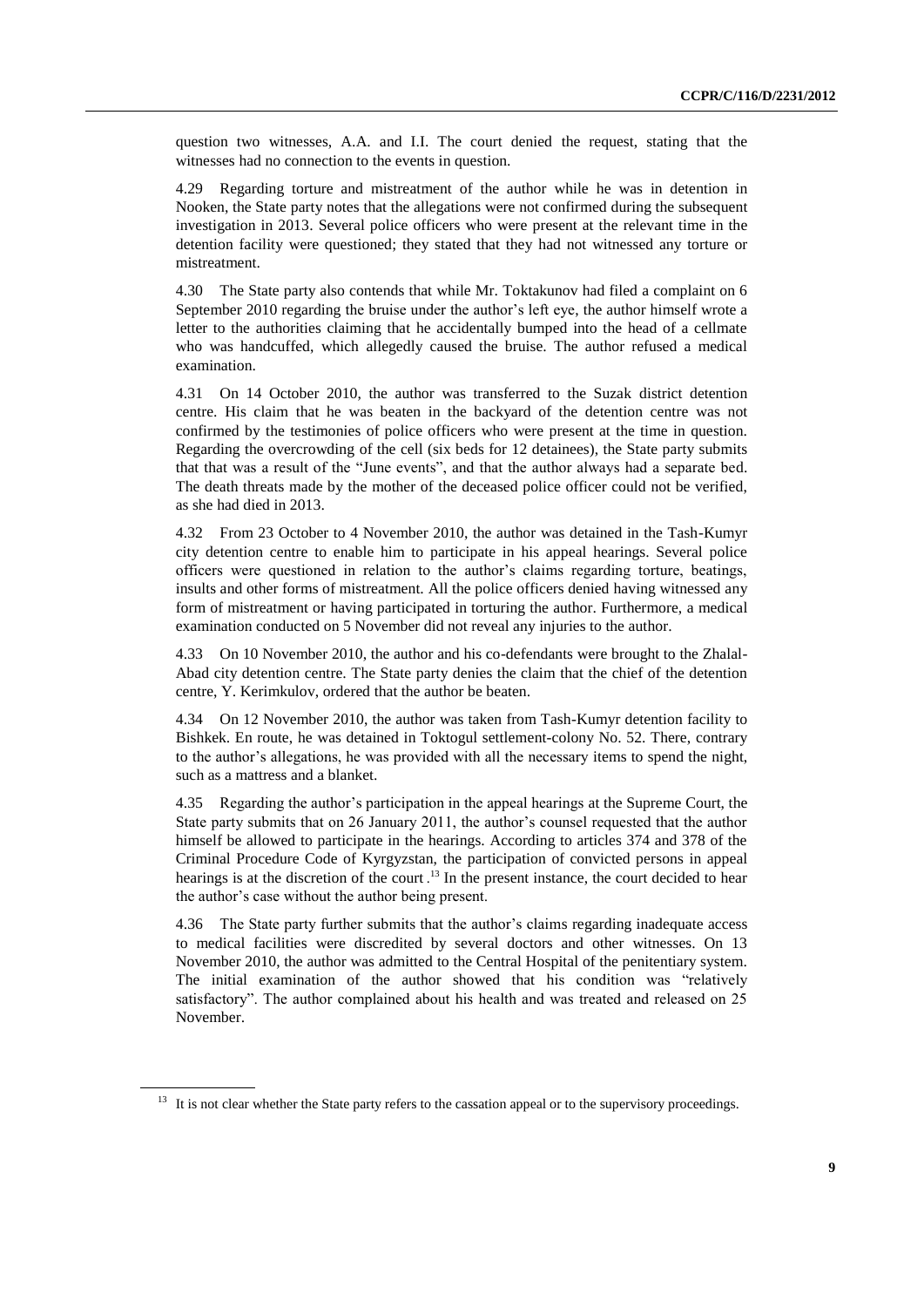4.37 The State party concludes that, in general, none of the author's claims of beatings and torture were confirmed. The author's interest in pursuing these claims is to relieve himself of criminal responsibility. Three psychiatrists examined the author and concluded that he was "a liar; an obsequious person" and that the author used lies to mislead international organizations. The author further claims that his criminal prosecution was motivated by revenge on the part of the law enforcement agencies for his alleged role in the killing of the police officer.

4.38 The fact that the author tells lies is confirmed by the testimonies of more than 100 witnesses, among them many law enforcement officers, members of the judiciary, employees of the penitentiary systems, doctors and others. It has been shown that the author received proper medical care when it was necessary.

#### **Author's comments on the State party's observations**

5.1 Commenting on the State party's observations, the author submits that the State party's submission fails to address his claims. The State party focuses on interviewing police officers and prosecution and court officials, without even questioning the author or his representatives. It is not surprising that the State party concludes in its report that the author's allegations were not confirmed.

5.2 At the same time, the State party attempts to impugn the author by attacking and discrediting his work as a human rights defender, denying that the alleged violations ever occurred and calling the author "a liar".

5.3 The State party does not address the author's claims, but instead challenges the witness statements that were included in the communication. The State party also ignores the medical evidence produced by an independent expert, and instead relies only on the State-sponsored medical examination, which was rejected by independent medical experts as being "incompetent" or "misleading".

5.4 The State party's response takes at face value testimonies and statements made by government officials involved in the author's torture, while dismissing the author's account as untrue. The author has provided a compelling and consistent account of his ill-treatment. For example, in late June 2010, the author gave three visiting employees of the Office of the Ombudsman a written statement regarding the beatings that he had suffered, and he spoke to the Ombudsman by phone. The State party disregards this pattern of consistency and, moreover, never interviewed the Ombudsman as part of its investigation.

5.5 The State party fails to consider that the statements made by the author to the authorities that he was not tortured were made under extreme duress. The statements were made in response to further threats of torture and threats of abuse against others. The communication describes at least four separate incidents where the author showed visible signs of "extensive physical injuries" in the presence of officials, who had an obligation to investigate and determine their origin.

5.6 On 16 June 2010, the State party issued a press release stating that the author had no injuries. However, the next day, the author had visible bruises on his face and back. On 22 June, Mr. Toktakunov took photographs of the author's heavily bruised back and showed the photographs to the prosecutor in charge of the case. Shortly after the first day of the author's trial, 2 September 2010, he was visited by A. Abdirasulova, head of the human rights organization Kylym Shamy, and by the Deputy Minister of the Interior, Mr. Alymbekov. Mr. Abdirasulova saw bruises on the author's face. On 6 September, the author appeared in court with a visible bruise under his left eye.

5.7 The author reiterates that he was arbitrarily detained, without registration, for almost 24 hours on 15 June 2010. The State party claims that the author was initially questioned as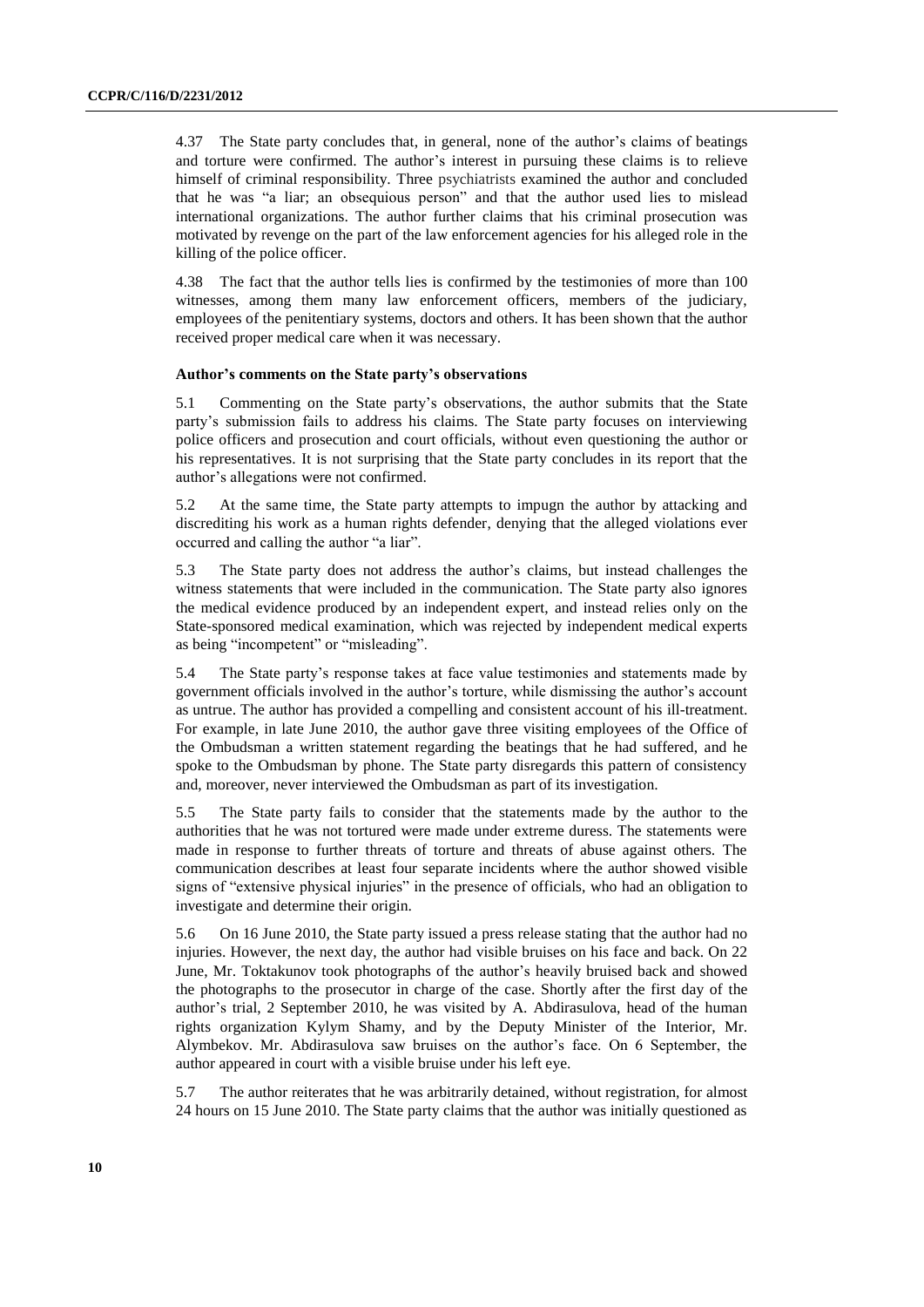a witness but in fact he was detained as a suspect. He was formally arrested on 16 June 2010 in the presence of an appointed lawyer.

5.8 The communication also describes numerous conditions that led to a flagrantly unfair trial, including ongoing torture of the author, intimidation, threats and violence against the defence lawyers and witnesses and the court's failure to secure the courtroom. The State party chooses to ignore evidence of witness intimidation and instead relies on statements from the court officials who allowed this situation to occur.

5.9 The State party further fails to provide a plausible response to important corroborating testimony from the author's brother, who was detained with him on the night of 15 June 2010. Both were detained without any charges and were repeatedly beaten.

5.10 The author has provided extensive reports from the civil society and independent trial monitors who suggested during the trial that he had been ill-treated. The International Commission of Jurists provides a detailed description of the author's arrest, detention and torture and describes the degree of courtroom harassment and intimidation of defence lawyers and defence witnesses. The State party instead relies on statements from prosecutors and judges.

5.11 The State party further ignored affidavits submitted by Dr. Crosby, which show clear and compelling evidence that the author suffered severe and lasting injuries as a result of his arrest and incarceration. The expert finds that the symptoms suffered by the author to be "highly consistent" with a traumatic brain injury, and that the author's description of blunt force trauma to the chest is consistent with the X-rays that revealed fractured ribs.

5.12 The State party confirms the overcrowding in the Zhalal-Abad detention centre. The State party also confirms that the author was detained at the temporary detention centre at the Bazar-Korgon police station, in violation of the domestic law. While denying that there had been violence in the courtroom, including threats and attacks against the defendants, lawyers and witnesses, the State party confirms that the hearings were moved to Nooken to ensure the security of the defendants and other participants in the trial. One of the convoys transporting the defendants included police officers from Bazar-Korgon district who were recognized as victims themselves.

5.13 The officials designated by the State party to undertake the new investigation in response to the author's communication addressed to the Committee did not seek to interview any of the witnesses for the defence. The only person interviewed who was nominally associated with the author was the lawyer, Mr. Myrzakulov. The investigators failed to interview the two lawyers who actually represented the author during the trial, Mr. Toktakunov and Mr. Abylakimov.

5.14 The author further contends that since the State party's investigation failed, there is a need for an independent commission of inquiry to remedy the violations of the Covenant. According to the Principles on the Effective Investigation and Documentation of Torture and Other Cruel, Inhuman or Degrading Treatment or Punishment (the Istanbul Principles), investigations shall be undertaken through an "independent commission of inquiry or similar procedure".<sup>14</sup> The composition of the commission must ensure the independence of the members.

5.15 The author further requests that the Committee consider his case urgently. His health as well as his life are at great risk, as he suffers from coronary artery disease and other

<sup>14</sup> The author refers to the publication entitled *Istanbul Protocol: Manual on the Effective Investigation and Documentation of Torture and Other Cruel, Inhuman or Degrading Treatment or Punishment*, to which the principles are annexed.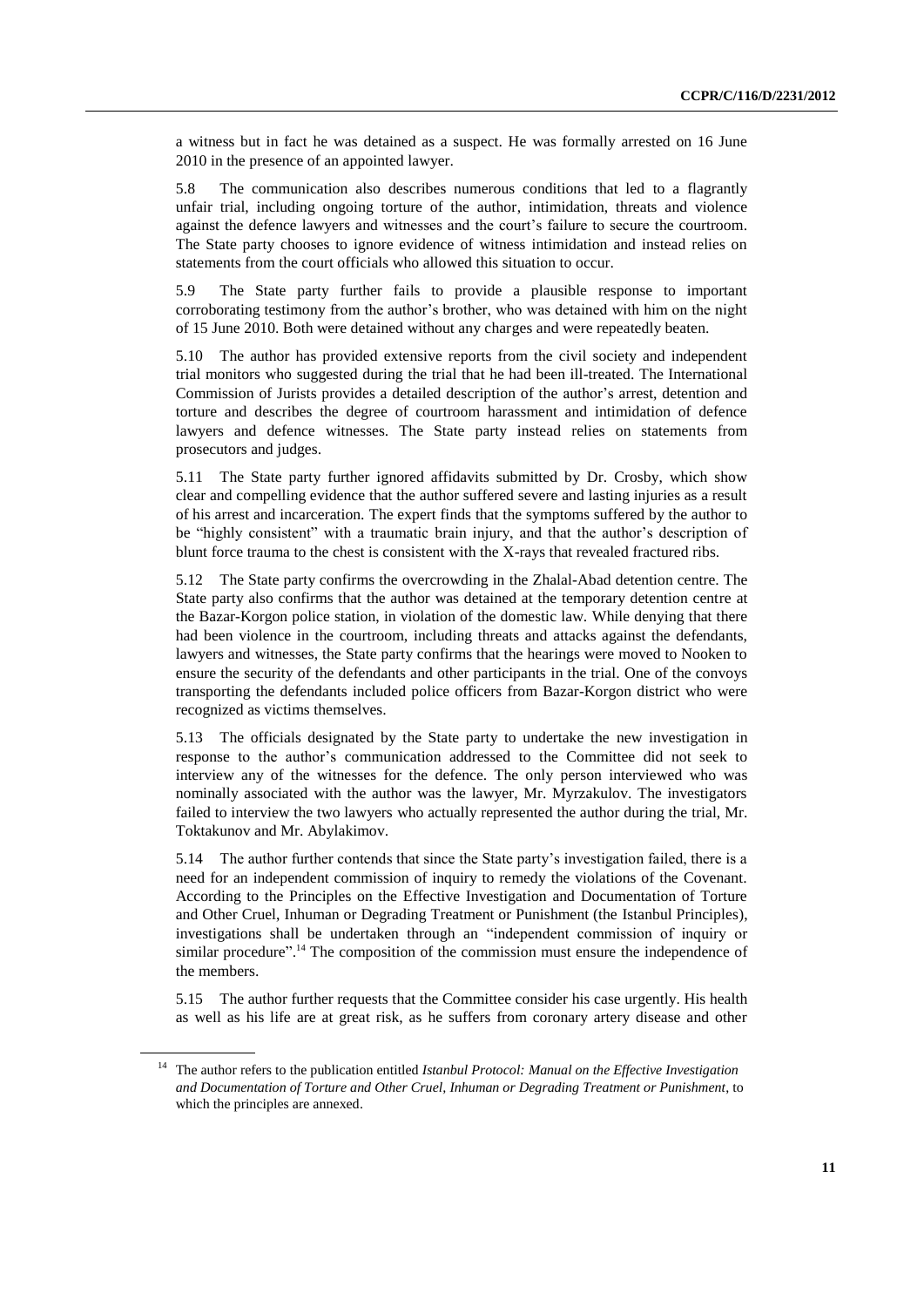serious conditions. During his detention, he suffered repeated beatings, which resulted in an array of brain, visual and hearing injuries. The author is also in poor psychological condition. Despite these continuing health issues, the State party refuses to provide critical medication, tests or treatment. The prison doctors have not even provided the necessary tests to determine the appropriate treatment.

### **State party's additional observations**

6.1 In a communication dated 11 June 2014, the State party submits that the investigation into the author's claims had been impartial and complete. More than 100 witnesses who were questioned in the process confirmed that the author's claims regarding beatings, torture and other mistreatment were unfounded.

6.2 The State party submits that the author was indeed questioned on 15 June 2010, from 4.45 p.m. until 7.15 p.m. On 16 June, at 9 a.m., he was officially arrested as a suspect. The investigation could not ascertain the author's whereabouts after his initial questioning on 15 June until his arrest on 16 June. The decision of the Bazar-Korgon District Court regarding the author's detention was issued on 17 June, at 6.30 p.m. Therefore, even if the author's claims were true, his detention was formalized within 48 hours.

6.3 The trial of the author at all three instances was carried out in strict compliance with the requirements of the criminal procedure of the State party. All defendants, including the author, were assisted by qualified defence lawyers. The author was defended by two lawyers, Mr. Toktakunov and Mr. Abylakimov. The lawyers had the same rights as the prosecution, including the right to call additional witnesses. As is evident from the investigation records and the trial transcripts, the lawyers did not request that additional witnesses be called.

6.4 On 7 September 2010, one of the lawyers, Mr. Toktakunov, orally requested the court to request the presence of two witnesses, A.A. and I.I. However, as was explained to the lawyer, it was up to the defence to secure the presence of additional witnesses. The lawyer's request was therefore denied.<sup>15</sup>

6.5 The author seems to challenge the veracity of the statements made by the prosecutors and court officials. The prosecutor's office is independent of the police force. According to the law, the court is the only body that admits evidence, and makes impartial decisions based on that evidence. On the other hand, the evidence presented by lawyers to the Committee was never presented during the investigation or at the trial. Since the witnesses who gave this evidence are either relatives or neighbours of Mr. Askarov, the veracity of their statements raises doubts.

6.6 For example, the statement by the author's brother that he was detained together with the author, was beaten up and tortured was not confirmed when he was examined by a prosecutor of the Zhalal-Abad prosecutor's office. The records of the detention centre show that the author's brother was not present in the detention centre. The head of the detention centre at that time, K.T., confirmed that the author's brother was not detained at the time in question.

6.7 The author seems to discredit the findings of doctors at the Central Hospital of the penitentiary system and to trust only the conclusions of Dr. Crosby. Upon registration at the hospital, the author was thoroughly examined. The X-ray that was conducted on 19 November 2010 showed broken ribs, but the date of the injury could not be determined. On

<sup>&</sup>lt;sup>15</sup> The investigative group questioned one of the witnesses, I.I., in 2013. The witness stated that he was not familiar with the author.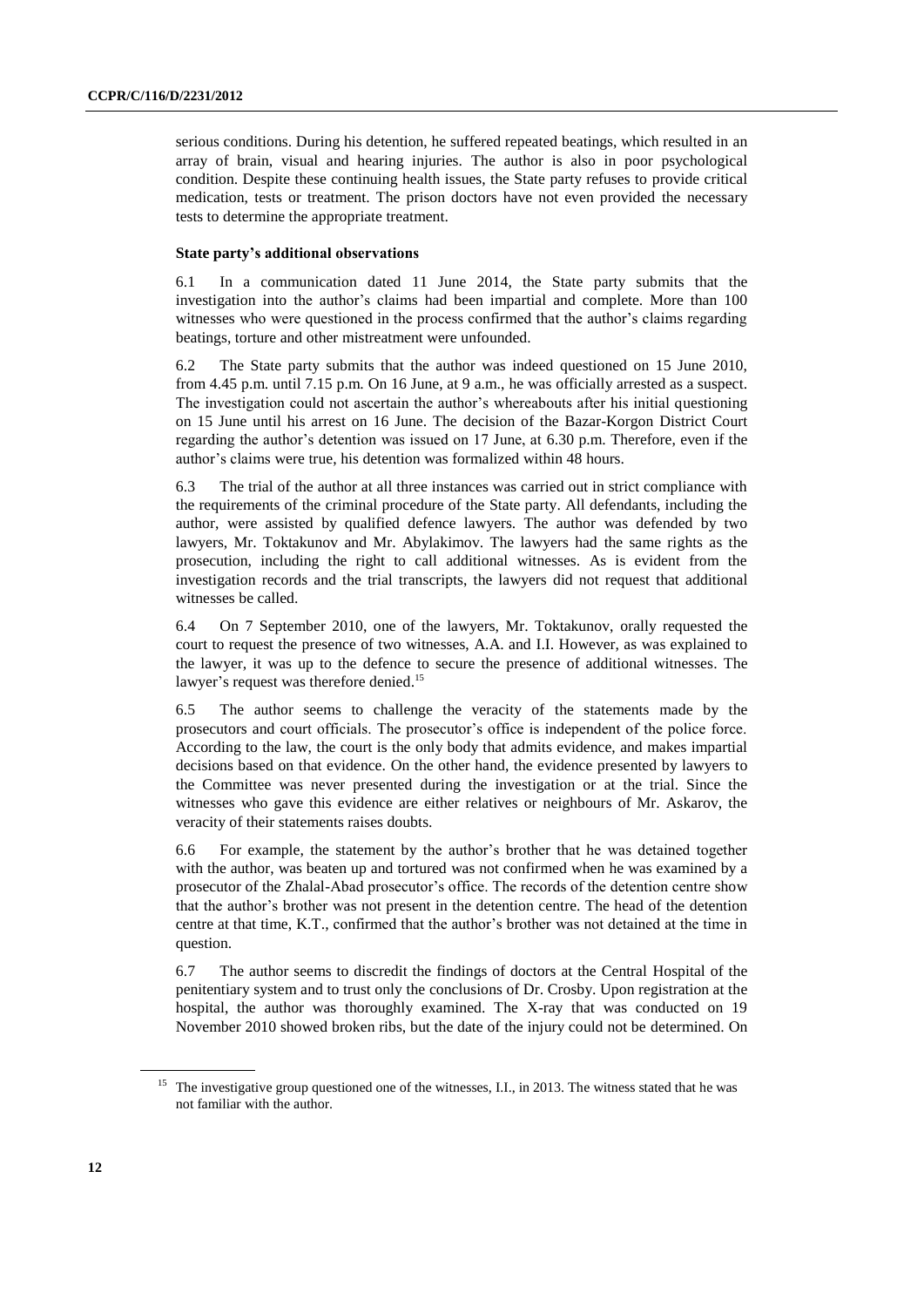17 November 2011, the author underwent echo- and electrocardiograms and was examined by a cardiologist. Those tests identified no "pathological changes".

6.8 Regarding the headaches experienced by the author, the doctors conducted an echoencephalography examination and did not find any issues. The same is true for a visual test conducted on 31 October 2011 and 14 October 2012. Therefore, the author's conditions were examined by several doctors but no pathological changes were identified.

6.9 The State party reiterates its position that it provided all the necessary security measures for the court hearings. The victims and relatives of the deceased police officer were warned about keeping order in the courtroom. The State party further confirms that it collected a vast body of evidence that proved the author's guilt, including statements by nine police officers who witnessed the author's calls to kill the officer. Additional law enforcement officers — eight in total — testified that they had observed the author at the scene of the killing of the police officer.

6.10 The State party further denies that the author was tortured or beaten while in detention. That there was no ill-treatment is confirmed not only by police officers, but also by his relatives and the human rights defenders who visited the author. Furthermore, while in detention, the author did not request any medical assistance. Regarding a bruise under his left eye, the author himself submitted a letter to the judge on 2 September 2010 stating that he had accidentally bumped into a cellmate's head.

6.11 Additional claims by Ms. Abdirasulova that she saw signs of torture on the author also raise doubts. Ms. Abdirasulova did not file any complaints at the time, and submitted her report only with the present communication to the Committee. The State party argues that it did in fact question the author, on 10 July and 18 July 2013, with the participation of the author's lawyer, Mr. Vakhitov.

6.12 The State party submits that on 5 February 2014, the Deputy Prosecutor General of Kyrgyzstan refused to continue the investigation because of newly discovered evidence. The decision was appealed by Mr. Vakhitov to the Oktyabrsk District Court in Bishkek. In his appeal, the lawyer asked the court to order the Prosecutor General to continue the investigation. The State party therefore concludes that the author has not yet exhausted all available domestic remedies.

6.13 The State party further reiterates its position that the author and his lawyers were provided with all the necessary facilities in preparation for the trial and that the court and police officers provided the necessary security measures. Furthermore, upon the author's conviction, he was provided with all the necessary medical assistance and treatment.

#### **Issues and proceedings before the Committee**

#### *Consideration of admissibility*

7.1 Before considering any claims contained in a communication, the Committee must decide, in accordance with rule 93 of its rules of procedure, whether the communication is admissible under the Optional Protocol.

7.2 The Committee has ascertained, as required under article 5 (2) (a) of the Optional Protocol, that the same matter is not being examined under another procedure of international investigation or settlement.

7.3 The Committee notes that the State party claims that the author failed to exhaust all available domestic remedies as, at the time of the State party's most recent submission, the author's appeal to the Oktyabrsk District Court was still pending. The Committee notes, however, that the latest appeal concerns the refusal by the Office of the Prosecutor General to continue the investigation on the basis of newly discovered evidence or circumstances. It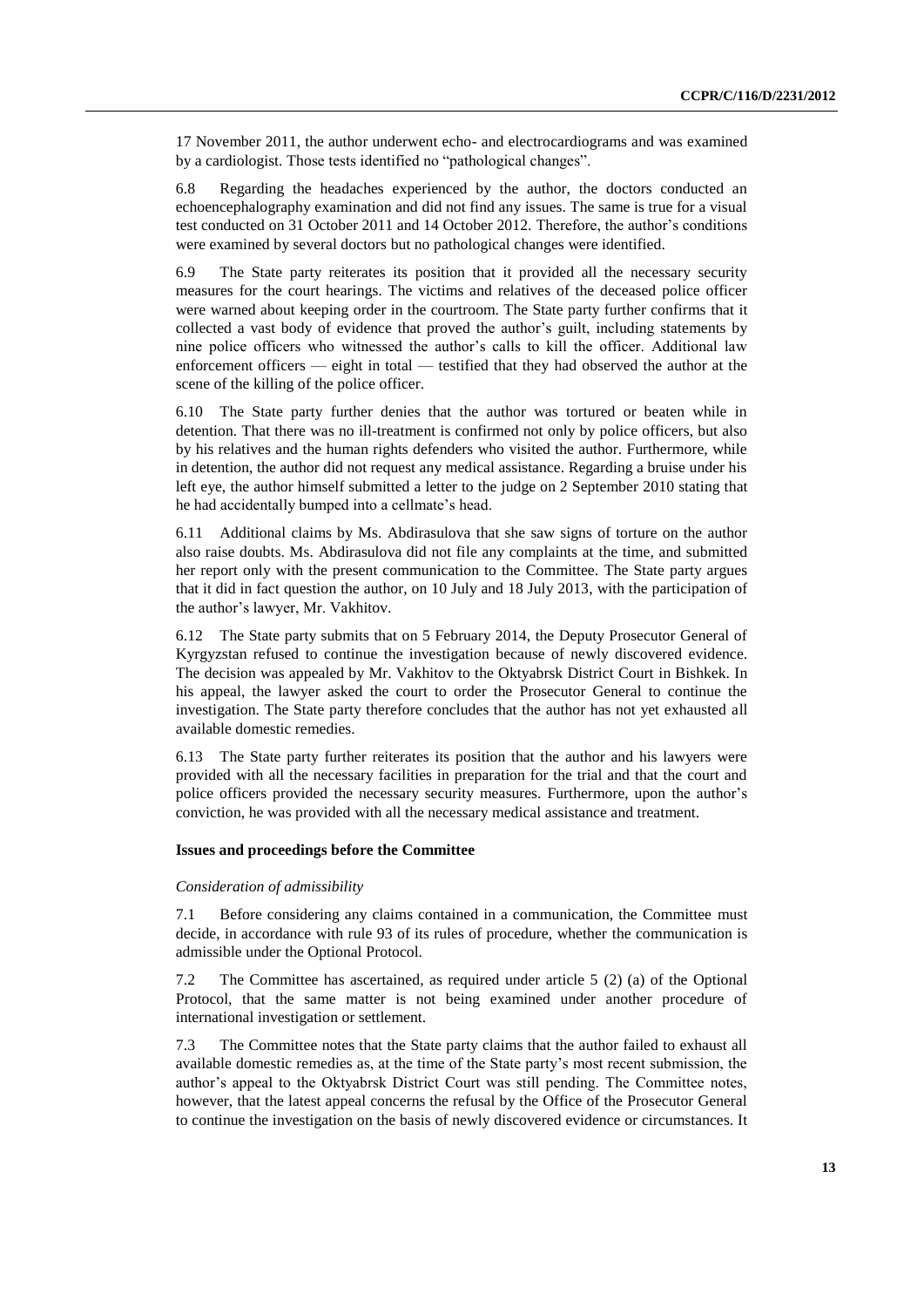does not concern the claims of the author regarding alleged violations by the State party of the author's rights under several articles of the Covenant. Regarding these claims, the Committee notes that the author has successfully exhausted all available domestic remedies, including the supervisory appeal filed with the Supreme Court of Kyrgyzstan on 22 November 2010. <sup>16</sup> On 20 December, the Supreme Court upheld the verdict handed down by the lower courts. Accordingly, the Committee concludes that it is not precluded by article 5 (2) (b) of the Optional Protocol from considering the communication.

7.4 Regarding the author's claims under article 14 (1), (2) and (5) of the Covenant, the Committee notes that the author has failed to provide any elements to demonstrate that the State party violated his right to a fair trial, presumption of innocence and right to appeal. In the absence of additional pertinent information on file, the Committee concludes that the author's claims under article 14  $(1)$ ,  $(2)$  and  $(5)$  of the Covenant have not been sufficiently substantiated. Accordingly, it declares that part of the communication inadmissible under article 2 of the Optional Protocol.

7.5 As to the alleged violation of the author's rights under articles 2, 19 and 26 of the Covenant, the Committee considers that the author has failed to provide sufficient information and factual support, and therefore has failed to substantiate his claims that he was persecuted because of his activities as a human rights defender or his Uzbek ethnicity. In the circumstances, and in the absence of any further pertinent information on file, the Committee considers that the author has failed to sufficiently substantiate these claims for the purposes of admissibility and declares that part of the communication inadmissible under article 2 of the Optional Protocol.

7.6 The Committee considers that the author has sufficiently substantiated his claims under article 7, read separately and in conjunction with article 2 (3), and articles 9 (1), 10 (1) and 14 (3) (b) and (e) of the Covenant for the purposes of admissibility, and therefore proceeds with its consideration of the merits.

### *Consideration of the merits*

8.1 The Committee has considered the present communication in the light of all the information made available to it by the parties, in accordance with article 5 (1) of the Optional Protocol.

8.2 The Committee first takes into consideration the author's allegations that he was, on a number of occasions, tortured and otherwise mistreated. The Committee notes that the findings of the medical forensic examinations conducted by independent experts are consistent with other evidence suggesting that the author was subjected to acts of torture. The Committee also notes that the State party, having questioned more than 100 witnesses (most of them police officers, court officials or prosecutors), concludes simply that the author's allegations "have not been confirmed". The Committee further notes that the author was held at the same police station in Bazar-Korgon where the deceased police officer had worked, which increased the risk of ill-treatment, and that no specific security measures were taken to safeguard the author. The Committee considers that, in the circumstances of the present case, and in particular in the light of the State party's inability to explain the visible signs of mistreatment that were witnessed on a number of occasions, due weight should be given to the author's allegations.

8.3 Regarding the State party's obligation to properly investigate the author's torture claims, the Committee recalls its jurisprudence according to which criminal investigation and consequential prosecution are necessary remedies for violations of human rights such

<sup>&</sup>lt;sup>16</sup> On 27 January 2011, the author filed an addendum to his appeal through his lawyer, Mr. Toktakunov.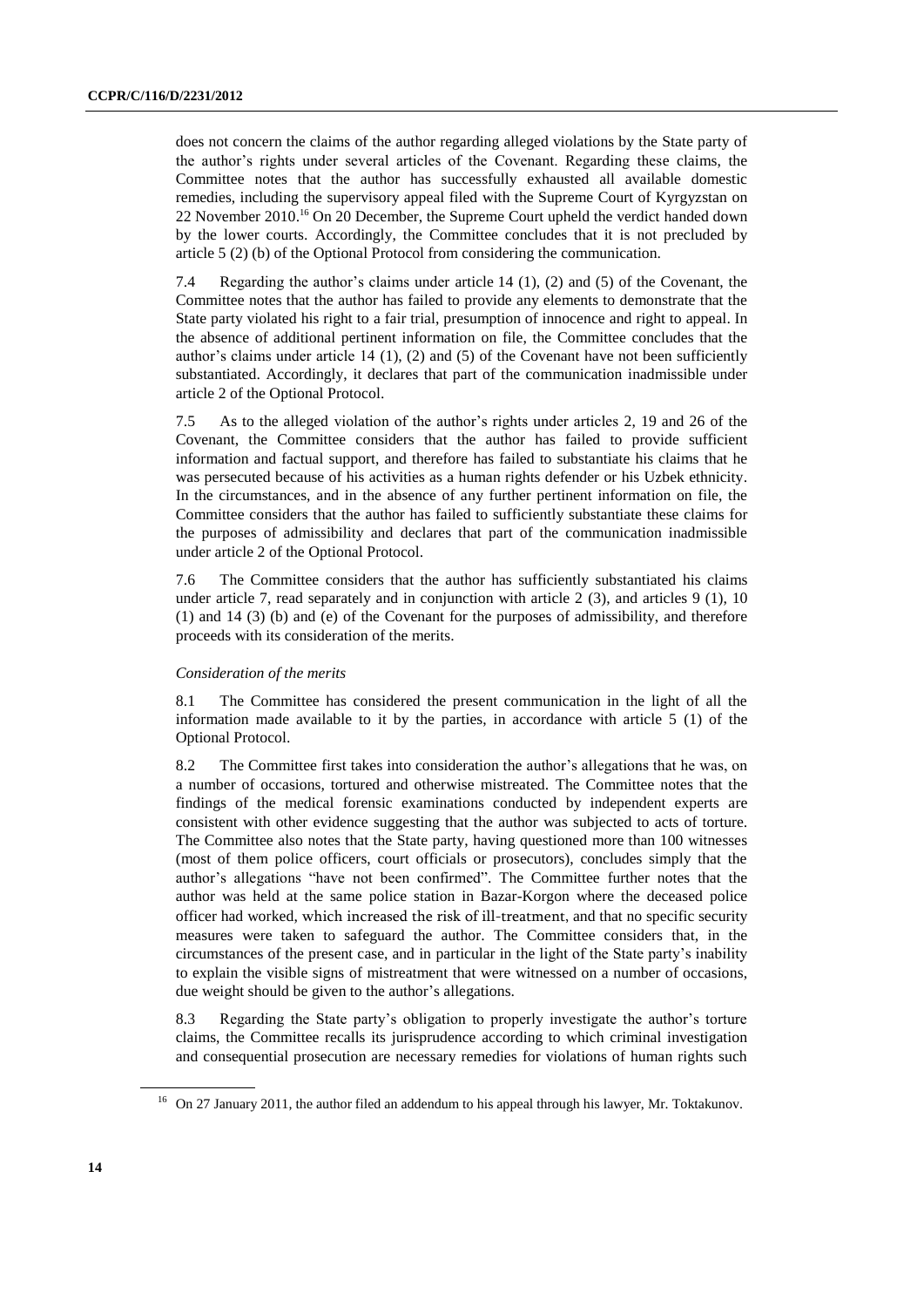as those protected by article 7 of the Covenant.<sup>17</sup> The Committee notes that the material on file does not allow it to conclude that the investigation into the allegations of torture was carried out promptly or effectively or that any suspects were identified, despite a number of incriminatory witness accounts.<sup>18</sup> In the present case, the inquiry that was conducted in 2013, while extensive, lacked the element of impartiality,  $\frac{19}{19}$  as although investigators interviewed more than 100 law enforcement officers, judge, court clerks and prosecutors, they failed to interview the author's lawyers, human rights defenders who visited the author in detention and his relatives. The Committee notes the State party's submission that it interviewed the author. However, it did not refer to the results of the interviews, nor did it provide a copy of the record. In the circumstances of the present case, the Committee concludes that the facts before it disclose a violation of the author's rights under article 7 of the Covenant, read separately and in conjunction with article 2 (3).

8.4 The Committee further notes the author's claims under article 9 (1) that he was arbitrarily detained from 15 to 16 June 2010. The author also claims that this was done to enable the police officers to torture him. The State party contends that the author was first questioned only as a witness and formally arrested on 16 June. The Committee recalls its general comment No. 35 (2014) on liberty and security of person according to which arrest within the meaning of article 9 need not involve a formal arrest as defined under domestic law. Beyond the requirements of the Covenant that no one shall be deprived of liberty except on such grounds and in accordance with such procedure as are established by law, the State party categorically denies that it held the author during the night in question, despite numerous witness accounts to the contrary and the fact that his family members were unable to locate him. In the absence of any pertinent explanation from the State party regarding the author's whereabouts, the conditions of his detention and the record of arrest, the Committee considers that the author's rights under article 9 (1) of the Covenant were violated.

8.5 The Committee further takes note of the author's contention that the conditions of his detention, particularly at the Bazar-Korgon police station, were inhuman, in violation of article 10 of the Covenant. The author also complains of the conditions of detention following his conviction, including the lack of adequate access to medical care. The Committee notes that the State party is under an obligation to observe certain minimum standards of detention, which include provision of medical care and treatment for sick prisoners, in accordance with rule 24 of the United Nations Standard Minimum Rules for the Treatment of Prisoners (the Nelson Mandela Rules). It is clear from the author's account, and from the multiple submissions by independent experts on file, that he was not able to receive proper medical treatment for the serious conditions from which he was suffering. In view of the fact the State party itself acknowledged the overcrowding, and taking into account the author's detailed description of his health condition and lack of access to adequate medical care, the Committee concludes that the State party violated the author's rights under article 10 (1) of the Covenant.

8.6 The Committee notes the author's allegations that his trial was characterized by a number of irregularities, such as disorder and violence caused by members of the public attending the trial. The author further claims that he was not able to call witnesses on his behalf, was not able to cross-examine prosecution witnesses on the first day of trial when

See the Committee's general comment No. 20 (1992) on the prohibition of torture and cruel treatment or punishment, para. 14; and its general comment No. 31 (2004) on the nature of the general legal obligations imposed on States parties to the Covenant, para. 18.

<sup>18</sup> The Committee also notes that to explain the author's allegations of ill-treatment, the State party refers to three psychiatrists' conclusion that the author was "a liar; an obsequious person".

<sup>&</sup>lt;sup>19</sup> See paragraph 5.14.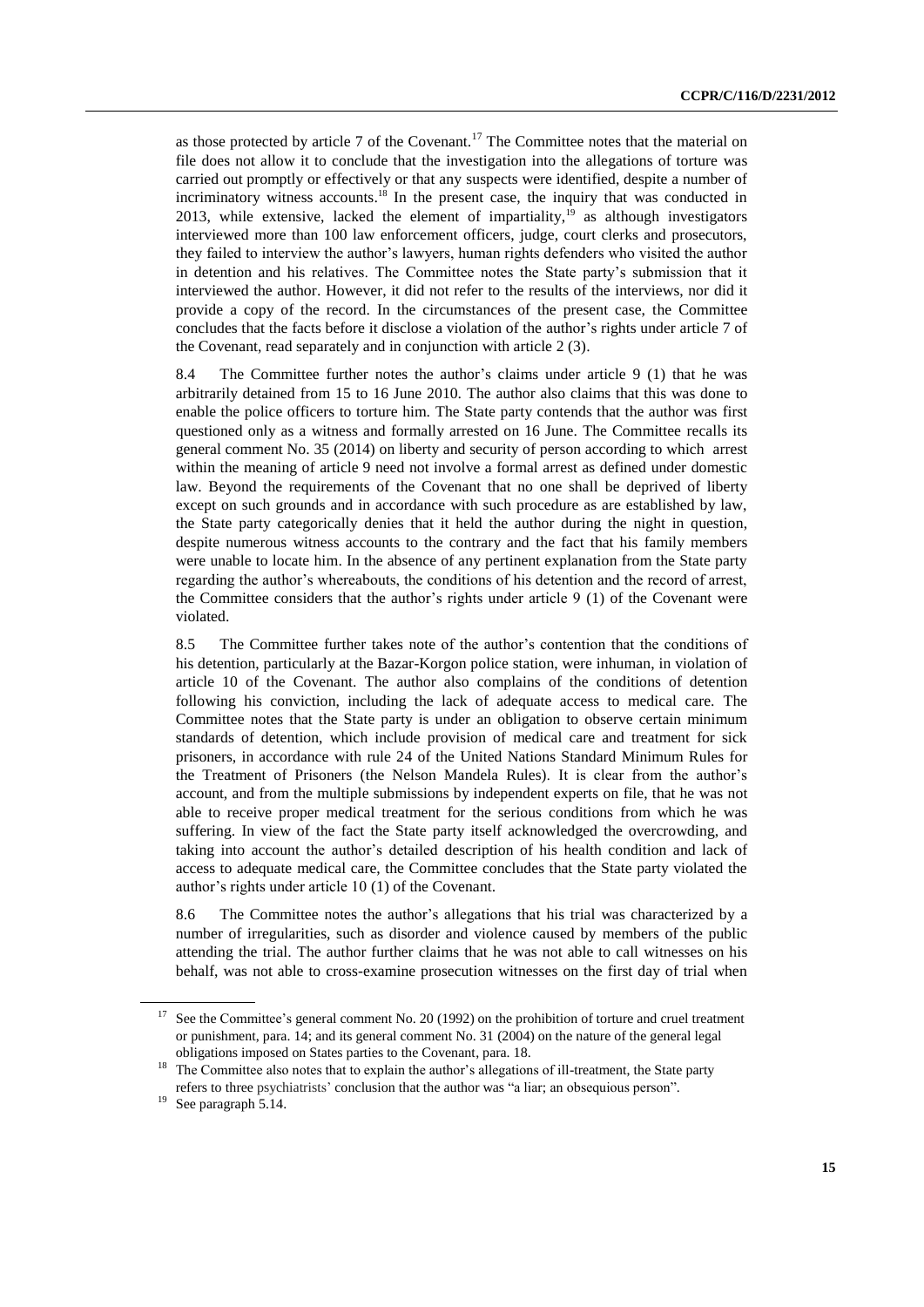his counsel was absent, and could not question any witnesses at the Supreme Court hearings. In this connection, the Committee recalls, in accordance with its long-standing jurisprudence, that article 14 of the Covenant guarantees the right of accused persons to call and question witnesses. This guarantee is important for ensuring an effective defence by the accused and their counsel and thus guarantees the accused the same legal powers of compelling the attendance of witnesses and of examining or cross-examining any witnesses as are available to the prosecution. <sup>20</sup> The Committee takes note of the State party's contention that the witnesses had no connection to the events in question or that that records of the court hearings contained no mention of counsel's request to call any additional witnesses. The Committee notes, however, that it remains undisputed that the author's counsel was not able to question witnesses on the first day of trial, 2 September 2010, and that the author was not able to call or cross-examine witnesses at the Supreme Court hearing. In these circumstances, and on the basis of the material before it, the Committee concludes that the State party violated the author's rights under article 14 (3) (e) of the Covenant.

8.7 The Committee, lastly, examines the author's claims that his right to have adequate time and facilities for the preparation of his defence were violated. The Committee notes the author's claims that the police and the prosecutor refused to allow him to meet with his lawyer in private and withheld information necessary to prepare for his defence. Furthermore, the author claims that on several occasions, relatives of the deceased police officer physically attacked his lawyer on the premises of the police station and at the prosecutor's office and that the police and local prosecutors failed to intervene, creating a general sense of fear that is incompatible with the proper execution of a defence lawyer's functions. There is also unrefuted evidence that on the first day of trial, 2 September 2010, the author's lawyer was not present at the hearings because he had not been notified in time, while the court heard 16 prosecution witnesses. In the circumstances, the Committee concludes that the facts as submitted reveal a violation of the author's rights under article 14 (3) (b) of the Covenant.

9. The Committee, acting under article 5 (4) of the Optional Protocol, is of the view that the facts before it disclose a violation of the author's rights under article 7, read separately and in conjunction with article  $2(3)$ , and articles  $9(1)$ ,  $10(1)$  and  $14(3)$  (b) and (e) of the Covenant.

10. Pursuant to article 2 (3) (a) of the Covenant, the State party is under an obligation to provide the author with an effective remedy. This requires it to make full reparation to individuals whose Covenant rights have been violated. Accordingly, the State party is obligated, inter alia, to take appropriate steps to immediately release the author; quash the author's conviction and, if necessary, conduct a new trial, in accordance with the principles of fair hearings, presumption of innocence and other procedural safeguards; and provide the author with adequate compensation. The State party is also under an obligation to take steps to prevent similar violations occurring in the future.

11. Bearing in mind that, by becoming a party to the Optional Protocol, the State party has recognized the competence of the Committee to determine whether there has been a violation of the Covenant and that, pursuant to article 2 of the Covenant, the State party has undertaken to ensure to all individuals within its territory or subject to its jurisdiction the rights recognized in the Covenant and to provide an effective remedy when it has been determined that a violation has occurred, the Committee wishes to receive from the State

<sup>&</sup>lt;sup>20</sup> See general comment No. 32 (2007) on the right to equality before courts and tribunals and to a fair trial, para. 39.